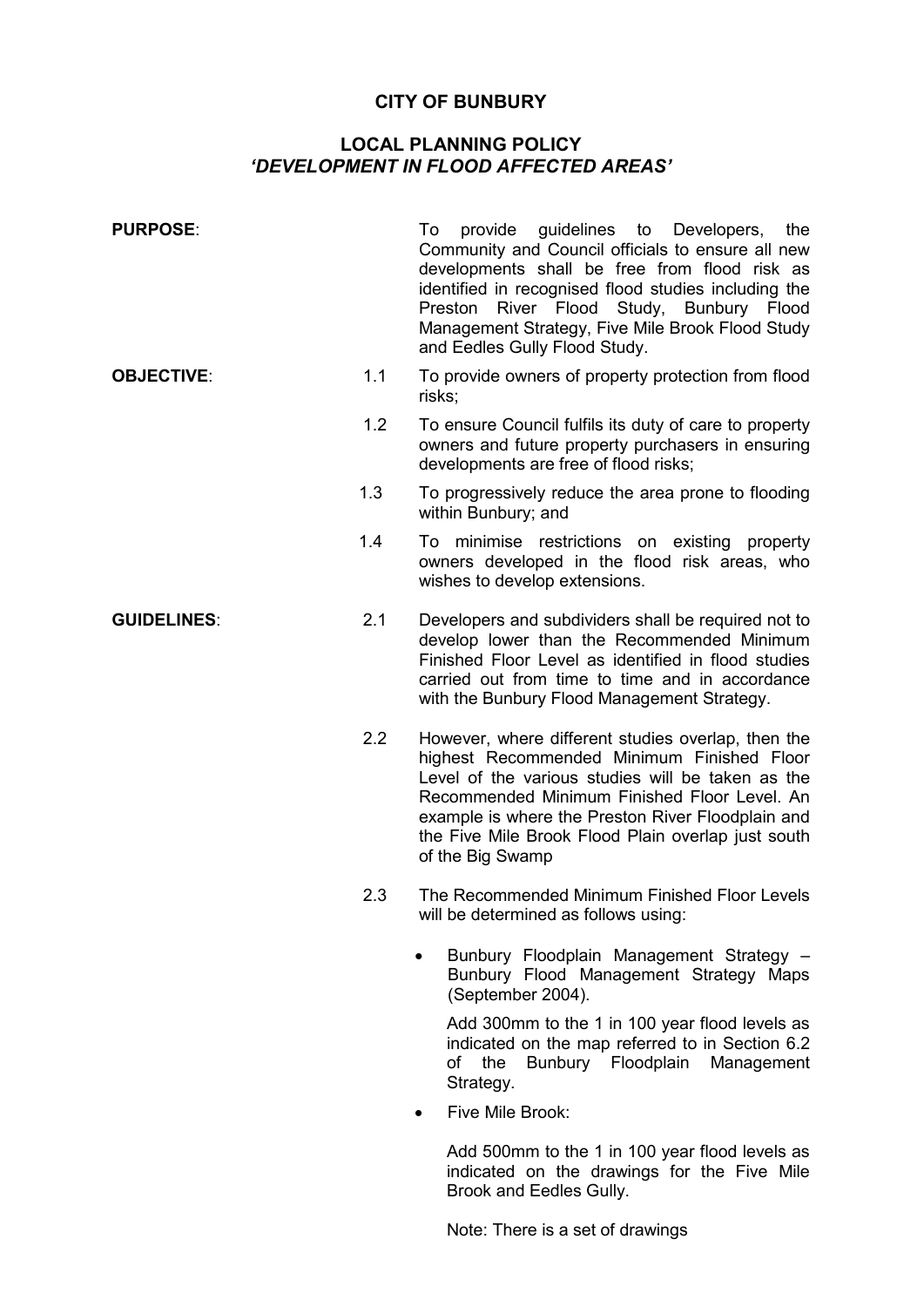**Eedles Gully** 

Add 300mm to the 1 in 100 year flood levels as indicated on the drawings for Eedles Gully.

- 2.4 In accordance with the Building Code of Australia, Class 7, 8 and 10 buildings as defined within the BCA, may be built lower than the lowest Recommended Minimum Finished Floor Level as indicated on the drawings mentioned above.
- 2.5 To prevent any impact on adjoining properties where filling occurs, normally where the fill will be in excess of 500mm, then the Council may require a subsoil drainage system to be installed and maintained by the property owner to a design approved by the City Engineer to prevent ground water from seeping through onto adjacent properties. Council delegates authority to the City Engineer to determine the need for and approve design of subsoil drainage systems, which shall be connected to the City's drainage system – See policy regarding Connection to the City's Drainage System.
- 2.6 Current flood studies and maps addressing Recommended Minimum Finished Floor Levels are:
	- a) Leschenault Estuary Collie River Preston River – Regional Flood Study Public Works Department (September 1981)
	- b) Leschenault Inlet PWDWA 51826-2-1/2 PRESTON RIVER
	- c) Leschenault Inlet to Picton Bridge: WAWA DI99-3-1/2
	- d) Picton Bridge to Riverlands: WAWA AN59-3-1/2/3
	- e) Glen Iris Area: WRC 2401-1-1
	- g) Eedles Gully Preston River to Bunbury Aerodrome: WAWA BM59-3-1/2/3/4
	- h) Five Mile Brook

 Bunbury Townsite: WAWA DI75-3-1/2/3/4/5/6

Note: 2 sets of drawings – One set with Five Mile Brook remaining as is, and another set indicating levels if the Brook is upgraded.

- i) Collie River Collie River Mouth: PWDWA 52387-14-1
- 2.7 Bunbury Flood Management Strategy